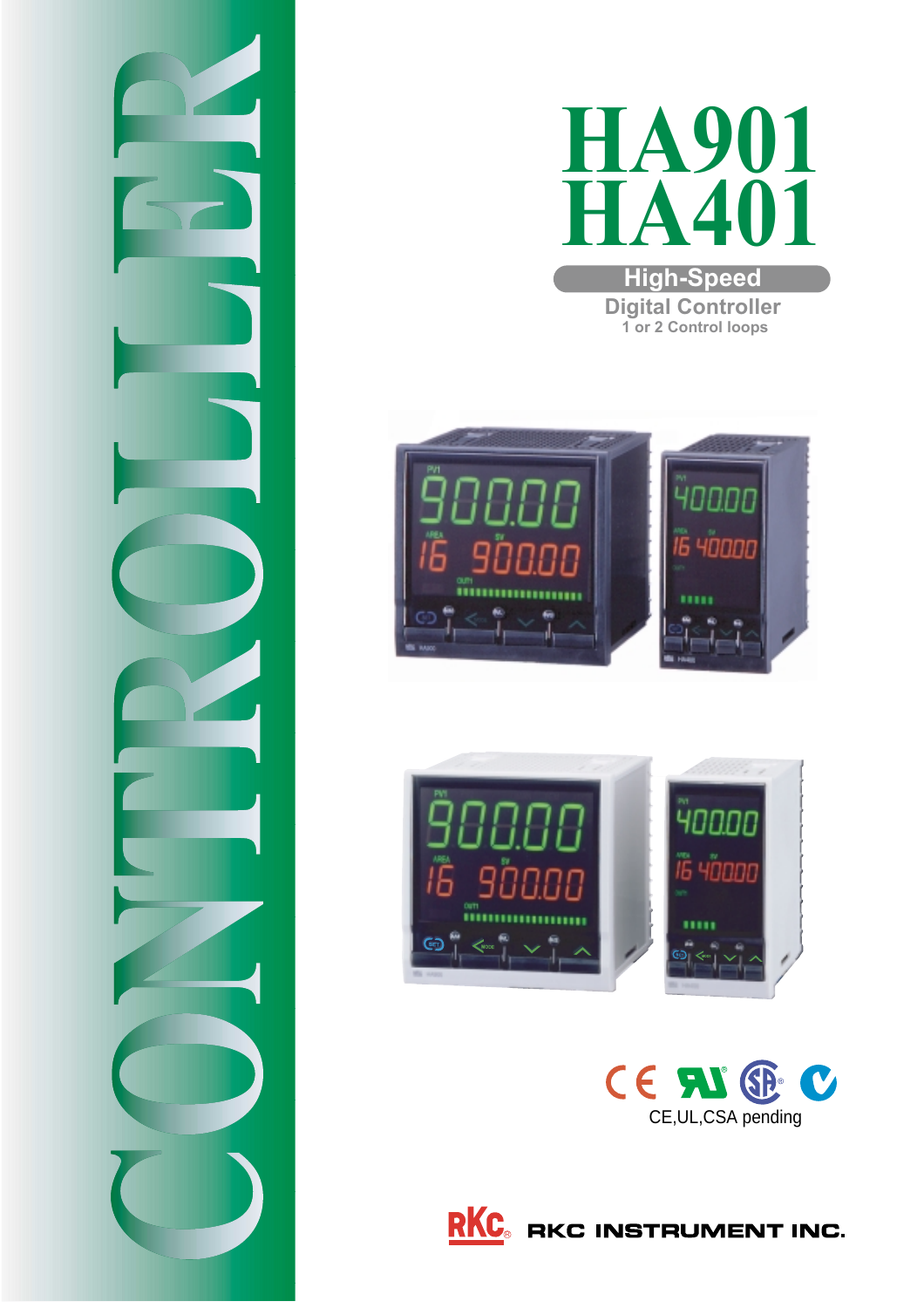# **Ultra High Speed**  $\left(\begin{array}{c}\n\Box\n\end{array}\right)$  $\frac{\Omega}{\nabla}$ **CUI**

# *Sampling*

# High-speed feedback control of High-opeen Response **40** samples per second

*sec*

sec

HA is a digital controller with a super high speed sampling of control updating cycle time of 25ms (0.025 sec). Supplied with high resolution input and parameters settable in 1/100 sec. for process applications with fast response. Applications in RTP (Rapid Thermal Process) in semiconductor manufacturing process that were difficult to handle with conventional controllers such as lamp annealing with halogen lamps can be solved. Other applications include pressure, flow rate and other process control applications.



It is recommended to use HA400 and HA900 for applications where temperature rises 300 degrees per second.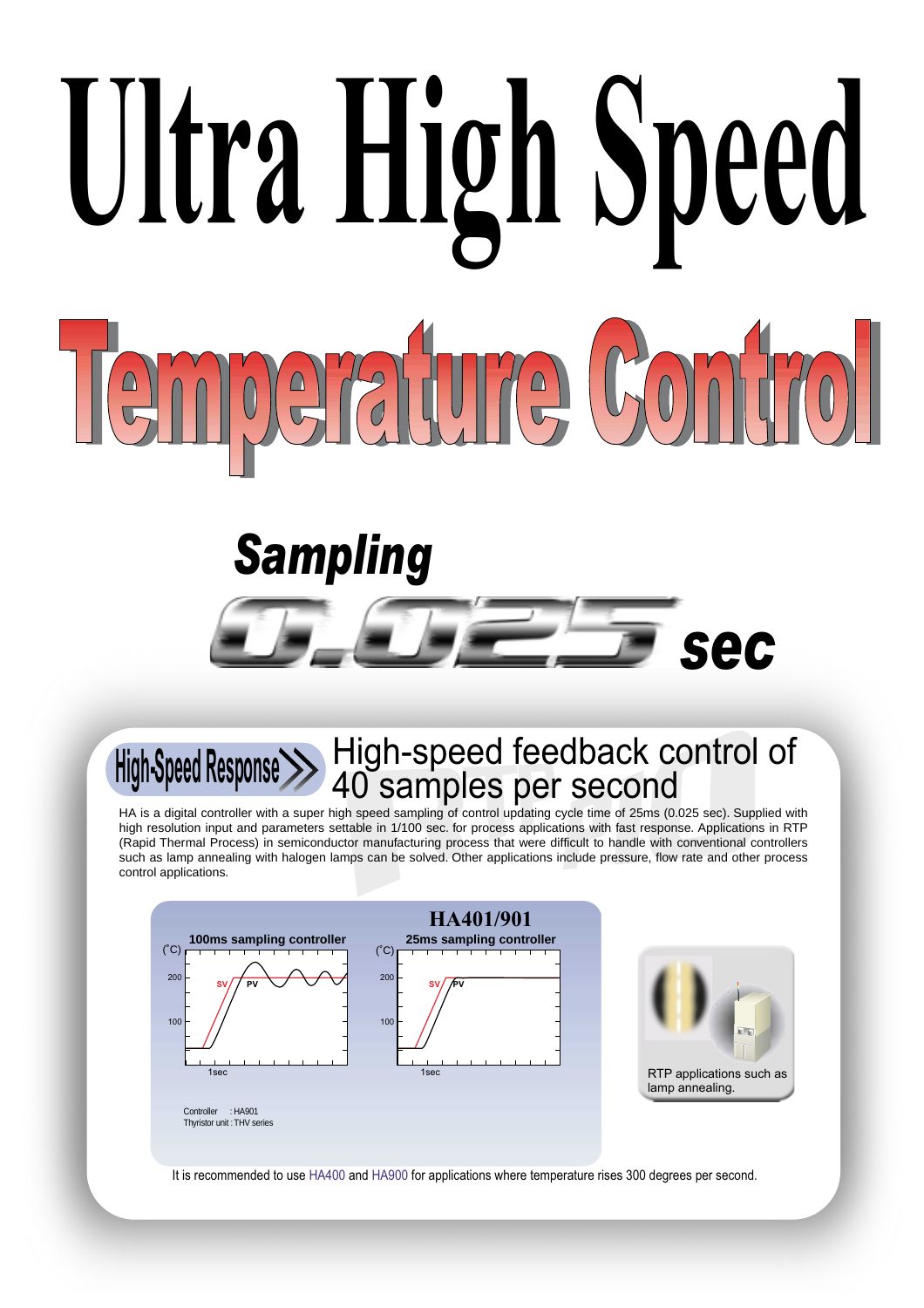# **The Ultimate In Sampling Speed**

# **High-speed Digital Controller HA901HA401**









i i i. F3F2F1 **SYSTEM**

### High Performance >>

High input resolution of 200,000 counts or more (approximately 18 bits). Assures stable process control with high speed sampling and good response.

A maximum of two-channel control is available and control mode is selectable from 1 loop, 2 loops, or cascade mode (available soon), and all at fast sampling of 25msec.

Multi-memory area function which accepts up to 16 sets is supplied as standard. An easy-to-use ramp/soak controller can be set up only by setting SV changing rate limiter and soak time.

Other features include power feed forward function that monitors supply voltage variation and compensate the control output, up to two communication ports that are also used for open network (available soon), output logic function to build simple sequences between devices, and so on.



Continuous voltage and continuous current inputs are available. Available for various process control applications such as pressure, flow rate, levels, and son in addition to temperature controls.

>> Dual communication



MAPMAN, and Field Bus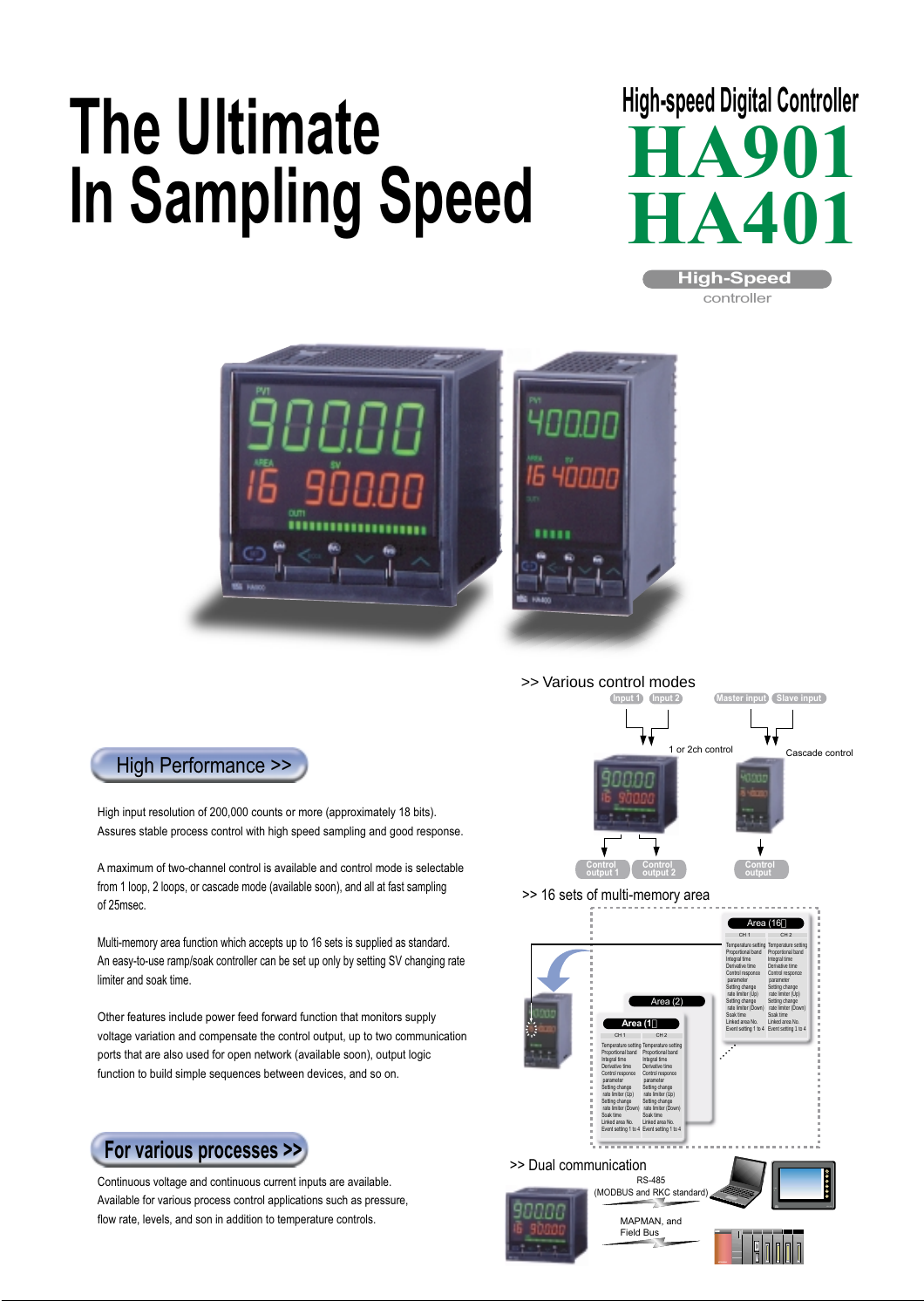# **Specifications**

| Input                                         |                                                                                                                                                                                                                                                                        | Performance                      |                                                                                                                                                                                                                                                                                          |
|-----------------------------------------------|------------------------------------------------------------------------------------------------------------------------------------------------------------------------------------------------------------------------------------------------------------------------|----------------------------------|------------------------------------------------------------------------------------------------------------------------------------------------------------------------------------------------------------------------------------------------------------------------------------------|
|                                               | Number of inputs 2 points (IN1 to IN2)<br>• Isolated between each channel<br>• 2nd input (IN2) can be used as a remote input<br>• Cascade connection available<br>• Power feed forward function available (Released soon)                                              |                                  | Measuring accuracy See input code table<br>. Cold junction temperature error:<br>$\pm$ 1.0°C( $\pm$ 1.8°F) [at 23°C $\pm$ 2°C(73.4°F $\pm$ 3.6°F)],<br>Within $\pm 1.5^{\circ}C(\pm 2.7^{\circ}F)$ [Between 0 and 50°C(14 to 122°F)]                                                     |
| Input                                         | • Specify the number of inputs at the time of ordering.<br>a) Low voltage input group<br>Thermocouple: K, J, E, T, R, S, B, N (JIS/IEC)<br>PLII (NBS), W5Re/W26Re (ASTM)<br>RTD: Pt100 (JIS/IEC), JPt100 (JIS)<br>• 3 and 4-wire system                                |                                  | Insulation resistance More than 500V DC 20MΩ between measured terminals and<br>ground terminals<br>More than 500V DC 20M $\Omega$ between power terminals and<br>ground terminals<br>More than 500V DC 20M $\Omega$ between measured terminals and<br>power terminals                    |
|                                               | (4-wire type is not available for 2-loop control type)<br>Low voltage: 0 to 1V DC, 0 to 100mV DC, 0 to 10mV DC<br>Current: 4 to 20mA DC, 0 to 20mA DC<br>(Input impedance : $50\Omega$ )<br>b) High voltage group<br>High voltage: 0 to 5V DC, 1 to 5V DC, 0 to 10V DC | Dielectric voltage               | More than 1000V AC 1 minute between measured terminals and<br>ground terminals<br>More than 1500V AC 1 minute between power terminals and<br>ground terminals<br>More than 2300V AC 1 minute between measured terminals and<br>power terminals                                           |
| Sampling time                                 | • Inputs are freely selectable within each group.<br>$0.025$ sec.                                                                                                                                                                                                      |                                  |                                                                                                                                                                                                                                                                                          |
| Influence of external                         | . Common to 1ch/2ch/Cascade control modes.                                                                                                                                                                                                                             | Control                          |                                                                                                                                                                                                                                                                                          |
| resistance<br>Influence of lead<br>resistance | $0.25\mu\sqrt{\Omega}$ (Thermocouple input)<br>$0.01^{\circ}C/\Omega$ (RTD input)                                                                                                                                                                                      | Number of control Up to 2 points | • Cascade connection available<br>. Power feed forward function available                                                                                                                                                                                                                |
| Input break action                            | • Maximum 10 $\Omega$ per wire<br>Thermocouple input : Up-scale/Down-scale (Selectable)<br>RTD input :<br>Up-scale<br>Low voltage input :<br>Up-scale                                                                                                                  | Control method                   | Brilliant PID control (with autotuning)<br>• Direct action/Reverse action, Position proportioning action<br>(released soon) selectable                                                                                                                                                   |
| Input short action                            | High voltage input : Value around 0V<br>Current input :<br>Value around 0mA                                                                                                                                                                                            | Setting range                    | a) Proportional band : Temperature input, 0 to input span( $^{\circ}$ C, $^{\circ}$ F)<br>Voltage . Current input, 0.0 to 1000.0%                                                                                                                                                        |
| Input digital filter                          | Down-scale (RTD input)                                                                                                                                                                                                                                                 |                                  | of input span<br>b) Integral time $: 0.00$ to 360.00 sec or 0.0 to 3600.0 sec (selectable)                                                                                                                                                                                               |
| PV bias                                       | 0.01 to 10.00 sec. (OFF when 0 is set.)                                                                                                                                                                                                                                |                                  | c) Derivative time : 0.00 to 360.00 sec or 0.0 to 3600.0 sec (selectable)<br>d) Control response : Slow, Medium, Fast                                                                                                                                                                    |
| PV ratio                                      | -span to +span                                                                                                                                                                                                                                                         |                                  | e) Output limiter : -5.0 to +105.0% (High/Low individual setting)<br>f) Output change rate limiter : 0.0 to 100.0% /sec                                                                                                                                                                  |
| Square root                                   | 0.500 to 1.500                                                                                                                                                                                                                                                         |                                  | (Up/down individual setting)<br>d) Proportional cycle: 0.1 to 100.0 sec                                                                                                                                                                                                                  |
| extraction                                    | $PV = \sqrt{$ (Input value x PV ratio + PV bias)<br>Low level cut off: 0.00 to 25.00% of span                                                                                                                                                                          |                                  | e) Memory area : 16 sets                                                                                                                                                                                                                                                                 |
|                                               | Non-isolated remote setpoint input (Optional)                                                                                                                                                                                                                          | Output                           |                                                                                                                                                                                                                                                                                          |
| Input                                         | a) 0 to 1V DC, 0 to 100mV DC, 0 to 10mV DC<br>b) 0 to 5V DC, 1 to 5V DC, 0 to 10V DC<br>c) 4 to 20mA DC, 0 to 20mA DC<br>• Please specify a) to c) at the time of ordering<br>. Not available when a 2-loop type is selected.                                          | Main output                      | a) Number of output : Up to 3 points (OUT1 to OUT3)<br>• OUT3 is isolated from other outputs (Not isolated between<br>OUT1-OUT2).<br>. Ouputs are isolated for relay output and SSR output.<br>• Isolated between input-output and output-power supply.<br>• OUT2 and OUT3 are optional. |
| Accuracy                                      | 0.1% of span                                                                                                                                                                                                                                                           |                                  | b) Output function                                                                                                                                                                                                                                                                       |
|                                               | Current transfer (CT) input<br>(Optional)                                                                                                                                                                                                                              |                                  | OUT1, 2 : Control output<br>OUT3 : Event output or analog retransmission output (Option)                                                                                                                                                                                                 |
|                                               | Number of input Max. 2 points (1 point/ch)<br>• 1 point only when power feed forward input is specified.<br>. Not isolated from measurement input.                                                                                                                     |                                  | c) Output type<br>1) Relay contact output, Form a contact, 250V AC 3A<br>(resistive load)                                                                                                                                                                                                |
|                                               | Feed back resitance (FBR) input<br>(Optional)                                                                                                                                                                                                                          |                                  | • Electric life : 300,000 cycles or more (resistive load)<br>2) Voltage pulse output DC 0/12V<br>(Load resistance : more than 600 $\Omega$ )                                                                                                                                             |
|                                               | Number of input 100 to 10k $\Omega$ (Standard : 135 $\Omega$ )                                                                                                                                                                                                         |                                  | 3) Current output 4 to 20mA DC, 0 to 20mA DC<br>(Load resistance : less than 600 $\Omega$ )<br>4) Continuous voltage output 0 to 5V DC, 1 to 5V DC, 0 to 10V DC                                                                                                                          |
|                                               | Power feed forward (PFF) input<br>(Optional)                                                                                                                                                                                                                           |                                  | (Load resistance : more than $1k\Omega$ )<br>5) SSR (Triac) output, (Rated current : 0.4A)<br>• Please specify 1) to 5) at the time of ordering                                                                                                                                          |
|                                               | • Exclusive power feed transformer is required. (Available soon)                                                                                                                                                                                                       | Sub output<br>(Option)           | a) Number of output : Up to 2 points (OUT4 to OUT5)                                                                                                                                                                                                                                      |
| Event input                                   |                                                                                                                                                                                                                                                                        |                                  | b) Output function : Event output (Option)                                                                                                                                                                                                                                               |
| Number of input                               | Up to 7 points                                                                                                                                                                                                                                                         |                                  | c) Output type: Relay contact output, Form a contact, 250V AC 1A<br>(resistive load)<br>• Electric life : 300,000 cycles or more (resistive load)                                                                                                                                        |
| Input rating                                  | Non-voltage contact input                                                                                                                                                                                                                                              |                                  | Analog retransmission output (Optional)                                                                                                                                                                                                                                                  |
|                                               | a) Memory area selection<br>b) Run/Stop switching                                                                                                                                                                                                                      | Number of output Up to 3 points  | • Functions are assignable to OUT1 to OUT3.                                                                                                                                                                                                                                              |
| Functions                                     | c) Remote/Local switching<br>d) Auto/Manual switching                                                                                                                                                                                                                  | Output function                  | Measured value (PV)/Setting value (SV)/Manipulated value (MV)<br>Deviation value (DEV)                                                                                                                                                                                                   |
|                                               |                                                                                                                                                                                                                                                                        | Scaling range                    | a) Measured value (PV) : Same as input range<br>b) Setting value (SV): Same as input range<br>c) Manipulated calue (MA) : -5.0 to $105.0\%$<br>d) Deviation value (DEV) : -span to +span (PV-SV)                                                                                         |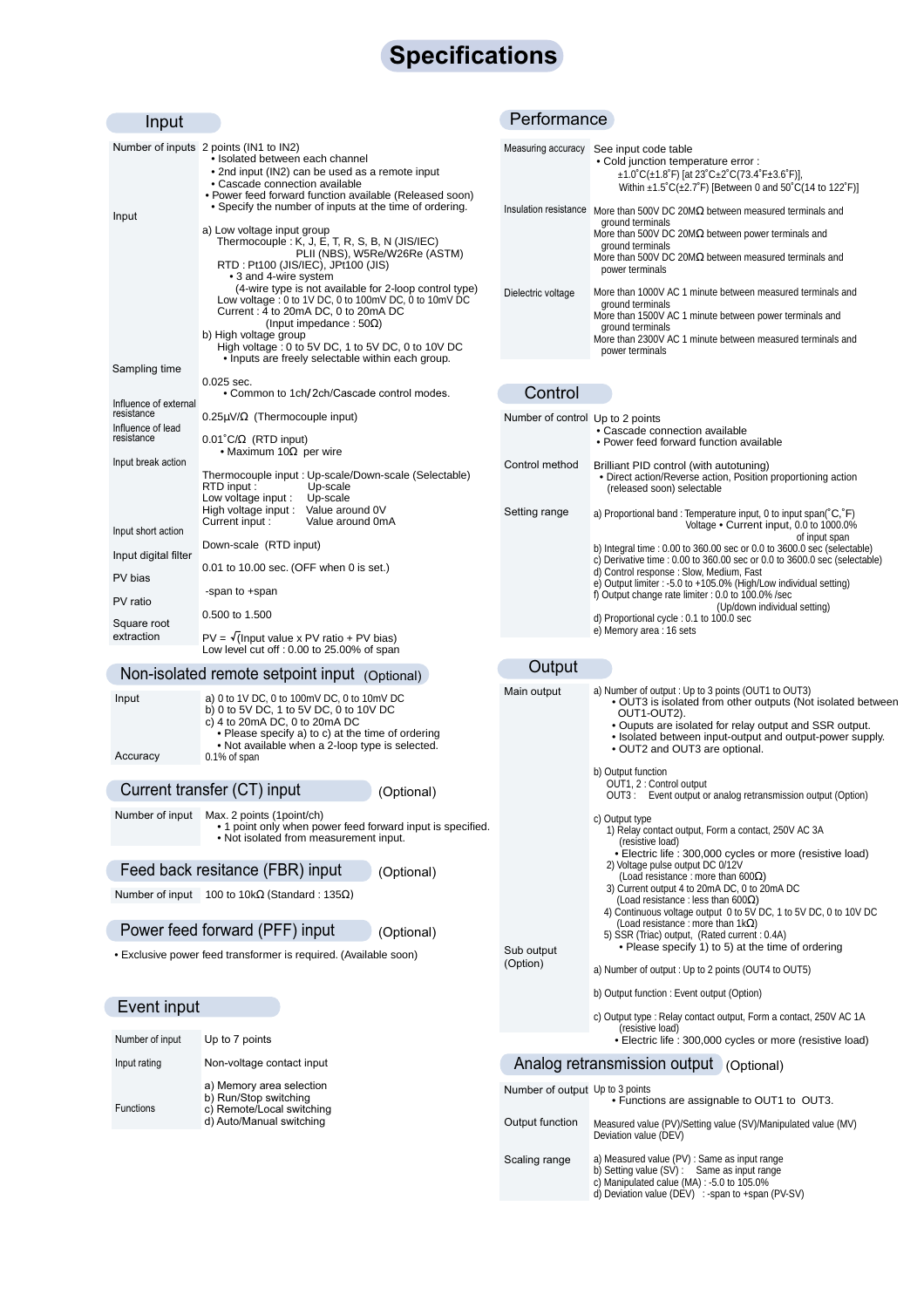### **Specifications**

#### Event (Alarm) output (Optional) and a communications

| Number of event       | Up to 4 points (Event 1 to 4)                                                                                                                                                                                                                                                                                                                                                                                                       |
|-----------------------|-------------------------------------------------------------------------------------------------------------------------------------------------------------------------------------------------------------------------------------------------------------------------------------------------------------------------------------------------------------------------------------------------------------------------------------|
| output<br>Event types | Deviation high, Deviation low, Deviation high/low,<br>Band, Process high, Process low, Set value high,<br>Set value low, LBA<br>• LBA is assignable to event outputs 3 and 4.                                                                                                                                                                                                                                                       |
| Setting range         | a) Deviation alarm<br>Event setting : -input span to +input span<br>Event action differential gap: 0 to input span<br>b) Process alarm/Set value<br>Event setting : Same as input range<br>Event action differential gap: 0 to input span<br>c) LBA<br>LBA time setting : 0 to 7200 sec.<br>(LBA is OFF when 0 is set)<br>LBD deadbend setting : 0 to input span<br>*Each channel is independently settable in case of<br>2ch type. |
| Output                | Assignable to main ouput (OUT3 or aux.output(OUT4 5).                                                                                                                                                                                                                                                                                                                                                                               |
| Other functions       | a) HOLD action (Valid for deviation/band/PV alarms only<br>b) Selection of event action for input abnormity.<br>Delay timer function is valid due to addition of<br>output logic function.                                                                                                                                                                                                                                          |

#### Heater break alarm : HBA (Optional) (Available soon)

| Number of alarm 2 points |                                                            |        |  |  |
|--------------------------|------------------------------------------------------------|--------|--|--|
| CT type                  | CTL-6-P-N, CTL-12-S56-10L-N (Specify when ordering)        |        |  |  |
| Input range              | CTL-6-P-N :<br>0 to 30A<br>CTL-12-S56-10L-N: 0 to 100A     |        |  |  |
| Display range            | 0.0 to 100.0A                                              |        |  |  |
| Display accuracy         | $\pm 5\%$ of input value or $\pm 2A$ (whichever is larger) |        |  |  |
| Output                   | Assignable to main output(OUT3) or aux outputs (OUT4       | $5)$ . |  |  |

#### Output logic function (Optional)

| Inputs for logic<br>circui | Analog signal:<br>Control output value: Up to 2 points                                                                                                                                                                                                                                      |
|----------------------------|---------------------------------------------------------------------------------------------------------------------------------------------------------------------------------------------------------------------------------------------------------------------------------------------|
|                            | Digital signal:<br>a) Position proportioning action output status : 2 points<br>b) Event action status : 4 points<br>c) HBA action status: Up to 2 points<br>d) Event input status: Up to 7 points<br>e) Operating status : 3 points (LOCAL/REMOTE/RUN)<br>f) Running area number: 4 points |
| Output                     | Logic outputs from OUT1 5 (assignable)<br>Front LEDs are also used.                                                                                                                                                                                                                         |
| Other functions            | Selection of energize/de-energize action<br>a)<br>Measurement of output delay timer.<br>b)                                                                                                                                                                                                  |

#### Memory area function

| Number of area          | 16 points                                                                                                                                                                                                                                                                                                                                                                                                                                   |
|-------------------------|---------------------------------------------------------------------------------------------------------------------------------------------------------------------------------------------------------------------------------------------------------------------------------------------------------------------------------------------------------------------------------------------------------------------------------------------|
| Setting item in<br>area | a) Set value (SV)<br>b) Event 1 to 4<br>• Events 3 and 4 include LBA and LBD settings.<br>c) Proportional band<br>d) Integral time<br>e) Derivative time<br>f) Control response<br>g) Setting change rate limiter (High/Low)<br>h) Soak time<br>• 0.01 sec setting : 0 min 0 sec 00 to 9 min 59 sec 99<br>• 1sec setting : 0 hr 0 min 00 sec to 9 hr 59 min 59 sec<br>0.01 sec/1 sec is selectable.<br>i) Linking area number: OFF, 1 to 16 |

#### Communications (Optional)

| Number of<br>communication   | Max. 2 communication ports.                                                                                                                                                                                                                                                                                    |
|------------------------------|----------------------------------------------------------------------------------------------------------------------------------------------------------------------------------------------------------------------------------------------------------------------------------------------------------------|
| Communication<br>method COM1 | Based on RS-485/RS-232C<br>• Please specify at the time of ordering.                                                                                                                                                                                                                                           |
| Protocol COM1                | a) ANSI X3.28 sub-category 2.5 A4 (RKC standard comm)<br>b) MODBUS<br>· Selectable                                                                                                                                                                                                                             |
| Communication<br>method COM2 | Based on RS-485/RS-422A/RS-232C<br>• Please specify at the time of ordering.                                                                                                                                                                                                                                   |
| Protocol COM2                | a) ANSI X3.28 sub-category 2.5 A4 (RKC standard comm)<br>b) MODBUS<br>· Selectable                                                                                                                                                                                                                             |
| Communication<br>speed       | 2400, 9600S, 19200, 38400 bps (selectable)                                                                                                                                                                                                                                                                     |
| Bit configuration            | a) RKC standard/ANSI protocol<br>Start bit: 1, Data bit: 7 or 8<br>Parity bit: 1 (odd or even) or none.<br>Stop bit: 1 or 2<br>b) MODBUS protocol<br>Start bit: 1, Data bit: 8 (binary or byte data)<br>Parity bit: 1 (odd or even) or none.<br>Stop bit: 1 or 2 (Fixed to 1 bit for parity 1)<br>• Selectable |
| Maximum<br>connection        | 31 units                                                                                                                                                                                                                                                                                                       |

• Open networ (DeviceNet/Profibus) coming soon.

#### General Specifications

| Supply voltage           | a) 90 to 264V AC [Rating: 100-240V AC] (50/60Hz)<br>b) 24V AC±10% [including supply voltage variation] (50/60Hz)<br>c) 24V DC±10% [Including supply voltage variation]<br>(Rating 24V DC)       |
|--------------------------|-------------------------------------------------------------------------------------------------------------------------------------------------------------------------------------------------|
| Power<br>consumption     | a) 100-240V AC type<br>HA901: 19VA (240V), 13VA (100V)<br>HA401: 17VA (240V), 12VA (100V)<br>b) 24V DC/AC types<br>HA901: 12VA (24V AC), 300mA (24V DC)<br>HA401: 11VA (24V AC), 270mA (24V DC) |
| Power failure            | A power failure of 20msec or less will not affect the control<br>action. If power failure of more than 20msec occurs, controller<br>will restart. HOT start (1,2) or COLD start (selectable).   |
| Memory backup            | Backed up by non-volatile memory.<br>(Data retaining period: Approx.10 years,<br>Number of writing: Approx.100,000 times,<br>• Depending on storage and operating conditions.                   |
| Ambient<br>temperature   | $-10$ to 50°C (14 to 122°F)                                                                                                                                                                     |
|                          | Ambient humidity 20 to 85%RH (No dew condensation)                                                                                                                                              |
| Weight                   | HA901:460q<br>HA401:360g                                                                                                                                                                        |
|                          | External dimensions See external dimensions                                                                                                                                                     |
| Operating<br>environment | Free from corrosive and flammable gas and dust.<br>Free from external noise, vibration, shock and exposure to<br>direct sunlight.                                                               |
|                          |                                                                                                                                                                                                 |

#### Compliance with Standards

CE Mark, UL Recognized, CSA Certified, C-Tick mark (Pending)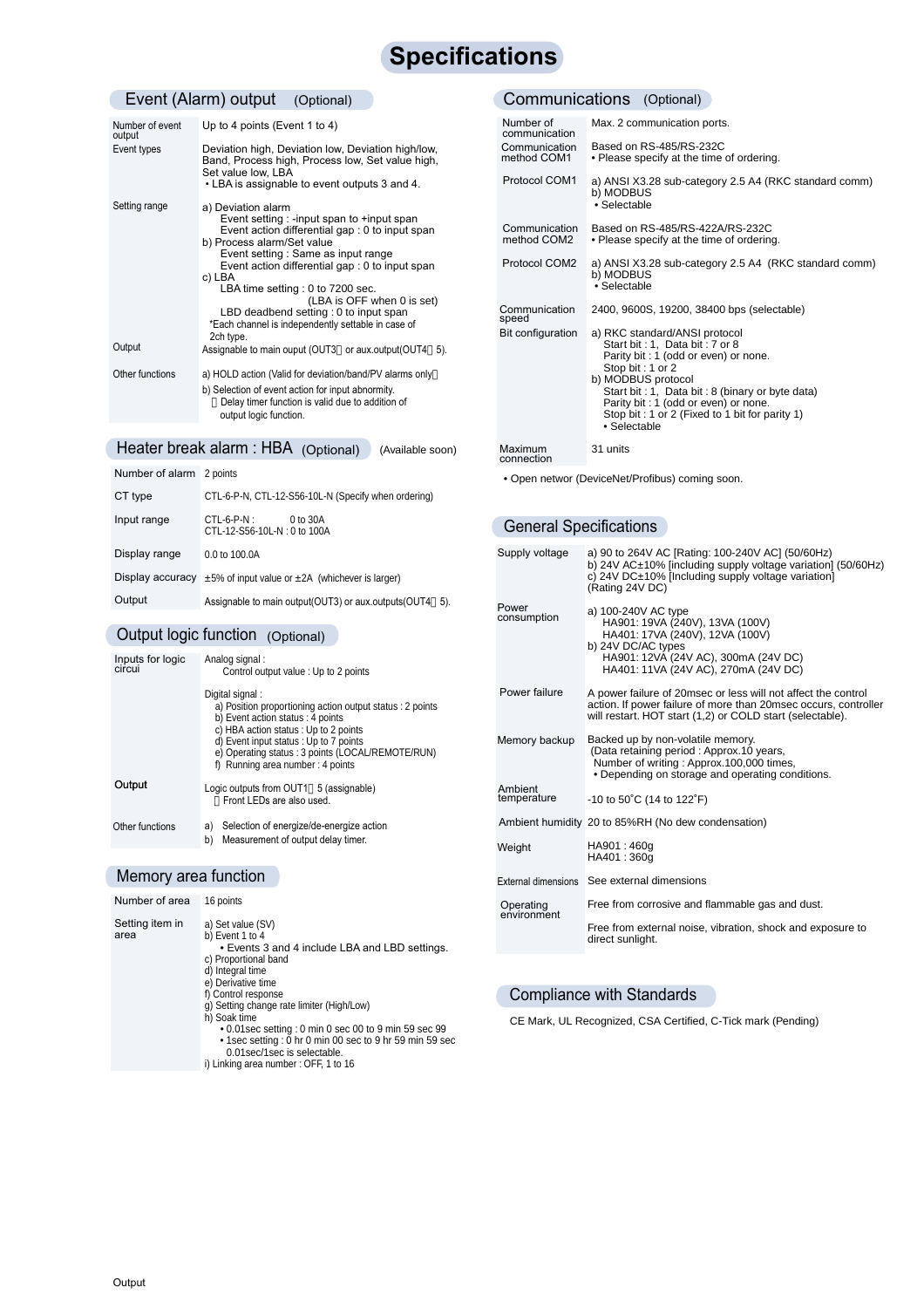# **Model and Suffix Code**

**2 channel control type**

#### **1 channel control type**

| Specifications                               | <b>Suffix Code</b><br>(96 X 96mm 1/4 DIN size)<br><b>HA901</b><br>ם ם-ם ם-ם*ם ם-ם ם ם ם-ם/ם/ם                                          |                         |                         |                |                  |                                |              |                  |                   |                     |              |              |   | Specific                             |
|----------------------------------------------|----------------------------------------------------------------------------------------------------------------------------------------|-------------------------|-------------------------|----------------|------------------|--------------------------------|--------------|------------------|-------------------|---------------------|--------------|--------------|---|--------------------------------------|
| Input (IN1 : No1 input) See input code table | <b>HA401</b><br>(48 X 96mm 1/8 DIN size)<br>$\Box$                                                                                     |                         |                         |                |                  |                                |              |                  |                   |                     |              |              |   | Input (IN1:                          |
| Non isolated type                            | $\pmb{0}$<br>Not supplied                                                                                                              |                         |                         |                |                  |                                |              |                  |                   |                     |              |              |   | Input (IN2:                          |
| remote set value                             | $\Box$<br>See Remote input code table                                                                                                  |                         |                         |                |                  |                                |              |                  |                   |                     |              |              |   |                                      |
|                                              | Relay contact output                                                                                                                   | M                       |                         |                |                  |                                |              |                  |                   |                     |              |              |   |                                      |
|                                              | Voltage pulse output DC 0/12V                                                                                                          | $\overline{\mathbf{V}}$ |                         |                |                  |                                |              |                  |                   |                     |              |              |   |                                      |
|                                              | Continuous voltage output DC 0 to 5V                                                                                                   | $\overline{\mathbf{4}}$ |                         |                |                  |                                |              |                  |                   |                     |              |              |   |                                      |
| Output 1<br>(OUT1 : Main output)             | Continuous voltage output DC 0 to 10V<br>Continuous voltage output DC 1 to 5V                                                          | 5<br>$\boldsymbol{6}$   |                         |                |                  |                                |              |                  |                   |                     |              |              |   | Output 1<br>(OUT1:Ma                 |
|                                              | Current output DC 0 to 20mA                                                                                                            | $\overline{7}$          |                         |                |                  |                                |              |                  |                   |                     |              |              |   |                                      |
|                                              | Current output DC 4 to 20mA                                                                                                            | $\bf{8}$                |                         |                |                  |                                |              |                  |                   |                     |              |              |   |                                      |
|                                              | SSR (Traiac) output                                                                                                                    | T                       |                         |                |                  |                                |              |                  |                   |                     |              |              |   |                                      |
|                                              | No output from OUT2                                                                                                                    |                         | N                       |                |                  |                                |              |                  |                   |                     |              |              |   |                                      |
|                                              | Relay contact output                                                                                                                   |                         | M                       |                |                  |                                |              |                  |                   |                     |              |              |   | Output 2                             |
| Output 2<br>(OUT2 : Main output)             | Voltage pulse output DC 0/12V                                                                                                          |                         | $\overline{\mathbf{V}}$ |                |                  |                                |              |                  |                   |                     |              |              |   | (OUT2: Ma                            |
| Not isolated from                            | Continuous voltage output DC 0 to 5V                                                                                                   |                         | $\overline{4}$<br>5     |                |                  |                                |              |                  |                   |                     |              |              |   | Not isolate                          |
| OUT1.                                        | Continuous voltage output DC 0 to 10V<br>Continuous voltage output DC 1 to 5V                                                          |                         | $\boldsymbol{6}$        |                |                  |                                |              |                  |                   |                     |              |              |   | OUT1.                                |
| (except relay and voltage<br>pulse outputs)  | Current output DC 0 to 20mA                                                                                                            |                         | $\overline{7}$          |                |                  |                                |              |                  |                   |                     |              |              |   | (except relay an<br>pulse outputs)   |
|                                              | Current output DC 4 to 20mA                                                                                                            |                         | 8                       |                |                  |                                |              |                  |                   |                     |              |              |   |                                      |
|                                              | SSR (Traiac) output                                                                                                                    |                         | T                       |                |                  |                                |              |                  |                   |                     |              |              |   |                                      |
| Power supply                                 | 24V AC/DC                                                                                                                              |                         |                         | 3              |                  |                                |              |                  |                   |                     |              |              |   | Power sup                            |
|                                              | 100 to 240V AC                                                                                                                         |                         |                         | $\overline{4}$ |                  |                                |              |                  |                   |                     |              |              |   |                                      |
|                                              | No output from OUT3                                                                                                                    |                         |                         |                | N                |                                |              |                  |                   |                     |              |              |   |                                      |
| Output 3                                     | Relay contact output<br>Voltage pulse output DC 0/12V                                                                                  |                         |                         |                | M<br>V           |                                |              |                  |                   |                     |              |              |   | Output 3                             |
| (OUT3 : Main output)                         | Continuous voltage output DC 0 to 5V                                                                                                   |                         |                         |                | $\overline{4}$   |                                |              |                  |                   |                     |              |              |   | (OUT3: Ma                            |
| Isolated from                                | Continuous voltage output DC 0 to 10V                                                                                                  |                         |                         |                | 5                |                                |              |                  |                   |                     |              |              |   | Isolated f                           |
| other outputs.                               | Continuous voltage output DC 1 to 5V                                                                                                   |                         |                         |                | $\boldsymbol{6}$ |                                |              |                  |                   |                     |              |              |   | other outp                           |
|                                              | Current output DC 0 to 20mA                                                                                                            |                         |                         |                | $\overline{7}$   |                                |              |                  |                   |                     |              |              |   |                                      |
|                                              | Current output DC 4 to 20mA                                                                                                            |                         |                         |                | 8                |                                |              |                  |                   |                     |              |              |   |                                      |
|                                              | SSR (Traiac) output                                                                                                                    |                         |                         |                | T                |                                |              |                  |                   |                     |              |              |   | Output 4,                            |
| Output 4, 5<br>(OUT4, 5 Sub output)          | No outputs from OUT4 and OUT5                                                                                                          |                         |                         |                |                  | N                              |              |                  |                   |                     |              |              |   | (OUT4, 5 S<br>Isolated<br>other outp |
| Isolated from other                          | Output 4 : Relay contact output, No output from OUT5                                                                                   |                         |                         |                |                  | $\mathbf{1}$<br>$\overline{2}$ |              |                  |                   |                     |              |              |   |                                      |
| outputs.                                     | Output 4 and 5 : Relay contact output<br>Not supplied                                                                                  |                         |                         |                |                  |                                | $\mathbf N$  |                  |                   |                     |              |              |   | Event input                          |
| Event input 1 to 5                           | Event input : 5 points (Di1 to Di5)                                                                                                    |                         |                         |                |                  |                                | $\mathbf{1}$ |                  |                   |                     |              |              |   |                                      |
|                                              | Not supplied                                                                                                                           |                         |                         |                |                  |                                |              | N                |                   |                     |              |              |   |                                      |
|                                              | CT input 1 point (CTL-6-P-N)                                                                                                           |                         |                         |                |                  |                                |              | P                |                   |                     |              |              |   |                                      |
|                                              | CT input 1 point (CTL-12-S56-10L-N)                                                                                                    |                         |                         |                |                  |                                |              | S                |                   |                     |              |              |   |                                      |
|                                              | T<br>CT input 2 points (CTL-6-P-N)                                                                                                     |                         |                         |                |                  |                                |              |                  |                   |                     |              |              |   |                                      |
| CT input, Power feed<br>forward (PFF) input, | U<br>CT input 2 points (CTL-12-S56-10L-N)                                                                                              |                         |                         |                |                  |                                |              |                  |                   |                     |              |              |   | CT input, P<br>forward (PF           |
| Feedback transformer                         | $\mathbf{1}$<br>PFF input (With transformer 100 to 120V AC type)<br>$\overline{2}$<br>PFF input (With transformer 200 to 240V AC type) |                         |                         |                |                  |                                |              |                  |                   |                     |              |              |   | Feedback t                           |
|                                              | $\overline{\mathbf{3}}$<br>CT input 1 point (CTL-6-P-N) + PFF input (With transformer 100 to 120V AC type)                             |                         |                         |                |                  |                                |              |                  |                   |                     |              |              |   |                                      |
|                                              | $\overline{4}$<br>CT input 1 point (CTL-6-P-N) + PFF input (With transformer 200 to 240V AC type)                                      |                         |                         |                |                  |                                |              |                  |                   |                     |              |              |   |                                      |
|                                              | CT input 1 point (CTL-12-S56-10L-N) + PFF input (With transformer 100 to 120V AC type)                                                 |                         |                         |                |                  |                                |              |                  |                   |                     |              |              |   |                                      |
|                                              | CT input 1 point (CTL-12-S56-10L-N) + PFF input (With transformer 200 to 240V AC type)                                                 |                         |                         |                |                  |                                |              | $\boldsymbol{6}$ |                   |                     |              |              |   |                                      |
|                                              | Feedback resistane input                                                                                                               |                         |                         |                |                  |                                |              | F                |                   |                     |              |              |   |                                      |
|                                              | Not supplied<br>RS-232C (ANSI/RKC standard)                                                                                            |                         |                         |                |                  |                                |              |                  | N<br>$\mathbf{1}$ |                     |              |              |   |                                      |
| Communicarion 1                              | RS-485 (ANSI/RKC standard)                                                                                                             |                         |                         |                |                  |                                |              |                  | 5                 |                     |              |              |   | Communic                             |
| or                                           | RS-485 (MODBUS)                                                                                                                        |                         |                         |                |                  |                                |              |                  | 6                 |                     |              |              |   | or                                   |
| Event input 6 to 7                           | RS-232C (MODBUS)                                                                                                                       |                         |                         |                |                  |                                |              |                  | $\pmb{8}$         |                     |              |              |   | Event inpu                           |
|                                              | Event input : Di6 and Di7 supplied                                                                                                     |                         |                         |                |                  |                                |              |                  | D                 |                     |              |              |   |                                      |
|                                              | Not supplied                                                                                                                           |                         |                         |                |                  |                                |              |                  |                   | N                   |              |              |   |                                      |
|                                              | RS-232C (ANSI/RKC standard)                                                                                                            |                         |                         |                |                  |                                |              |                  |                   | $\mathbf{1}$        |              |              |   |                                      |
|                                              | RS-422A (ANSI/RKC standard)                                                                                                            |                         |                         |                |                  |                                |              |                  |                   | 4                   |              |              |   | Communi                              |
|                                              | RS-485 (ANSI/RKC standard)                                                                                                             |                         |                         |                |                  |                                |              |                  |                   | 5                   |              |              |   |                                      |
| Communication 2                              | RS-485 (MODBUS)<br>RS-422A (MODBUS)                                                                                                    |                         |                         |                |                  |                                |              |                  |                   | 6<br>$\overline{7}$ |              |              |   |                                      |
|                                              | RS-232C (MODBUS)                                                                                                                       |                         |                         |                |                  |                                |              |                  |                   | 8                   |              |              |   |                                      |
|                                              | <b>DeviceNet</b>                                                                                                                       |                         |                         |                |                  |                                |              |                  |                   | A                   |              |              |   |                                      |
|                                              | <b>PROFIBUS</b>                                                                                                                        |                         |                         |                |                  |                                |              |                  |                   | B                   |              |              |   |                                      |
| Waterproof/Dustproof                         | Not supplied                                                                                                                           |                         |                         |                |                  |                                |              |                  |                   |                     | ${\bf N}$    |              |   | Waterproof                           |
|                                              | Waterproof/Dustproof protection                                                                                                        |                         |                         |                |                  |                                |              |                  |                   |                     | $\mathbf{1}$ |              |   | Body colc                            |
|                                              | White                                                                                                                                  |                         |                         |                |                  |                                |              |                  |                   |                     |              | N            |   |                                      |
|                                              | <b>Black</b>                                                                                                                           |                         |                         |                |                  |                                |              |                  |                   |                     |              | $\mathbf{A}$ |   | Instrument                           |
| Body color                                   |                                                                                                                                        |                         |                         |                |                  |                                |              |                  |                   |                     |              |              |   |                                      |
| Instrument version                           | Always "Y"                                                                                                                             |                         |                         |                |                  |                                |              |                  |                   |                     |              |              | Y | <remarks></remarks>                  |
| <remarks></remarks>                          |                                                                                                                                        |                         |                         |                |                  |                                |              |                  |                   |                     |              |              |   | Control o<br>Event (al               |

|                                                   | <b>Suffix Code</b>                                                                                         |                     |              |   |   |  |  |  |  |  |
|---------------------------------------------------|------------------------------------------------------------------------------------------------------------|---------------------|--------------|---|---|--|--|--|--|--|
| Specifications                                    | (96 X 96mm 1/4 DIN size)<br><b>HA901</b><br>ם כ-ס כ-ם כ-ם כ-ם כ- <del>מ</del>                              |                     |              |   |   |  |  |  |  |  |
|                                                   | <b>HA401</b><br>(48 X 96mm 1/8 DIN size)                                                                   |                     |              |   |   |  |  |  |  |  |
| Input (IN1 : No1 input)<br>Input (IN2: No2 input) | See input code table<br>$\Box$<br>$\Box$                                                                   |                     |              |   |   |  |  |  |  |  |
|                                                   | See input code table<br>Relay contact output                                                               |                     |              |   |   |  |  |  |  |  |
|                                                   | M<br>$\overline{\mathbf{V}}$<br>Voltage pulse output DC0/12V                                               |                     |              |   |   |  |  |  |  |  |
|                                                   | Continuous voltage output DC 0 to 5V<br>$\overline{4}$                                                     |                     |              |   |   |  |  |  |  |  |
|                                                   | 5<br>Continuous voltage output DC 0 to 10V                                                                 |                     |              |   |   |  |  |  |  |  |
|                                                   | $\boldsymbol{6}$                                                                                           |                     |              |   |   |  |  |  |  |  |
| Output 1<br>(OUT1 : Main output)                  | Continuous voltage output DC 1 to 5V<br>$\overline{7}$                                                     |                     |              |   |   |  |  |  |  |  |
|                                                   | Current output DC 0 to 20mA                                                                                |                     |              |   |   |  |  |  |  |  |
|                                                   | 8<br>Current output DC 4 to 20mA<br>T                                                                      |                     |              |   |   |  |  |  |  |  |
|                                                   | SSR (Traiac) output                                                                                        |                     |              |   |   |  |  |  |  |  |
|                                                   | No output 2<br>N<br>M                                                                                      |                     |              |   |   |  |  |  |  |  |
|                                                   | Relay contact output<br>$\overline{\mathbf{V}}$                                                            |                     |              |   |   |  |  |  |  |  |
| Output 2                                          | Voltage pulse output DC0/12V<br>$\overline{4}$                                                             |                     |              |   |   |  |  |  |  |  |
| (OUT2 : Main output)                              | Continuous voltage output DC 0 to 5V<br>5                                                                  |                     |              |   |   |  |  |  |  |  |
| Not isolated from                                 | Continuous voltage output DC 0 to 10V<br>6                                                                 |                     |              |   |   |  |  |  |  |  |
| OUT <sub>1</sub>                                  | Continuous voltage output DC 1 to 5V<br>$\overline{7}$                                                     |                     |              |   |   |  |  |  |  |  |
| (except relay and voltage                         | Current output DC 0 to 20mA<br>8                                                                           |                     |              |   |   |  |  |  |  |  |
| pulse outputs)                                    | Current output DC 4 to 20mA<br>T                                                                           |                     |              |   |   |  |  |  |  |  |
|                                                   | SSR (Traiac) output                                                                                        |                     |              |   |   |  |  |  |  |  |
| Power supply                                      | $\overline{\mathbf{3}}$<br>24V AC/DC                                                                       |                     |              |   |   |  |  |  |  |  |
|                                                   | 100 to 240V AC<br>$\overline{\mathbf{4}}$                                                                  |                     |              |   |   |  |  |  |  |  |
|                                                   | N<br>No output 3                                                                                           |                     |              |   |   |  |  |  |  |  |
|                                                   | M<br>Relay contact output                                                                                  |                     |              |   |   |  |  |  |  |  |
|                                                   | $\overline{\mathbf{V}}$<br>Voltage pulse output DC0/12V                                                    |                     |              |   |   |  |  |  |  |  |
| Output 3                                          | $\overline{\mathbf{4}}$<br>Continuous voltage output DC 0 to 5V                                            |                     |              |   |   |  |  |  |  |  |
| (OUT3 : Main output)                              | 5<br>Continuous voltage output DC 0 to 10V                                                                 |                     |              |   |   |  |  |  |  |  |
| Isolated from                                     | 6<br>Continuous voltage output DC 1 to 5V                                                                  |                     |              |   |   |  |  |  |  |  |
| other outputs.                                    | $\overline{7}$<br>Current output DC 0 to 20mA                                                              |                     |              |   |   |  |  |  |  |  |
|                                                   | 8<br>Current output DC 4 to 20mA                                                                           |                     |              |   |   |  |  |  |  |  |
|                                                   | T<br>SSR (Traiac) output                                                                                   |                     |              |   |   |  |  |  |  |  |
| Output 4, 5                                       | No output 4 and 5<br>N                                                                                     |                     |              |   |   |  |  |  |  |  |
| (OUT4, 5 Sub output)                              | Output 4 : Relay contact output, No output 5<br>$\mathbf{1}$                                               |                     |              |   |   |  |  |  |  |  |
| Isolated from<br>other outputs.                   | Output 4 and 5 : Relay contact output<br>$\overline{2}$                                                    |                     |              |   |   |  |  |  |  |  |
|                                                   | Not supplied<br>N                                                                                          |                     |              |   |   |  |  |  |  |  |
| Event input 1 to 5                                | Event input : 5 points<br>$\mathbf{1}$                                                                     |                     |              |   |   |  |  |  |  |  |
|                                                   | No supplied<br>N                                                                                           |                     |              |   |   |  |  |  |  |  |
|                                                   | CT input 1 point (CTL-6-P-N)<br>$\mathbf{P}$                                                               |                     |              |   |   |  |  |  |  |  |
|                                                   | S<br>CT input 1 point (CTL-12-S56-10L-N)                                                                   |                     |              |   |   |  |  |  |  |  |
|                                                   | T<br>CT input 2 points (CTL-6-P-N)                                                                         |                     |              |   |   |  |  |  |  |  |
|                                                   | CT input 2 points (CTL-12-S56-10L-N)<br>U                                                                  |                     |              |   |   |  |  |  |  |  |
| CT input, Power feed                              | PFF input (With transformer 100 to 120V AC type)<br>$\mathbf{1}$                                           |                     |              |   |   |  |  |  |  |  |
| forward (PFF) input,                              | $\overline{\mathbf{2}}$<br>PFF input (With transformer 200 to 240V AC type)                                |                     |              |   |   |  |  |  |  |  |
| Feedback transformer                              | CT input 1 point (CTL-6-P-N) + PFF input (With transformer 100 to 120V AC type)<br>$\overline{\mathbf{3}}$ |                     |              |   |   |  |  |  |  |  |
|                                                   | CT input 1 point (CTL-6-P-N) + PFF input (With transformer 200 to 240V AC type)<br>$\overline{4}$          |                     |              |   |   |  |  |  |  |  |
|                                                   | 5<br>CT input 1 point (CTL-12-S56-10L-N) + PFF input (With transformer 100 to 120V AC type)                |                     |              |   |   |  |  |  |  |  |
|                                                   | CT input 1 point (CTL-12-S56-10L-N) + PFF input (With transformer 200 to 240V AC type)<br>6                |                     |              |   |   |  |  |  |  |  |
|                                                   | Feedback resistane input<br>F                                                                              |                     |              |   |   |  |  |  |  |  |
|                                                   | No supplied<br>N                                                                                           |                     |              |   |   |  |  |  |  |  |
|                                                   | $\mathbf{1}$                                                                                               |                     |              |   |   |  |  |  |  |  |
|                                                   | RS-232C (RKC standard)<br>5                                                                                |                     |              |   |   |  |  |  |  |  |
|                                                   | RS-485 (RKC standard)                                                                                      |                     |              |   |   |  |  |  |  |  |
| Communicarion 1<br>or                             | RS-485 (MODBUS)<br>6<br>8                                                                                  |                     |              |   |   |  |  |  |  |  |
| Event input 6 to 7                                | RS-232C (MODBUS)                                                                                           |                     |              |   |   |  |  |  |  |  |
|                                                   | Event input : 6 to 7 points<br>D                                                                           |                     |              |   |   |  |  |  |  |  |
|                                                   | No supplied                                                                                                | N                   |              |   |   |  |  |  |  |  |
|                                                   | RS-232C (RKC standard)                                                                                     | $\mathbf{1}$        |              |   |   |  |  |  |  |  |
|                                                   | RS-422A (RKC standard)                                                                                     | $\overline{\bf{4}}$ |              |   |   |  |  |  |  |  |
| Communication 2                                   | RS-485 (RKC standard)                                                                                      | 5                   |              |   |   |  |  |  |  |  |
|                                                   | RS-485 (MODBUS)                                                                                            | 6                   |              |   |   |  |  |  |  |  |
|                                                   | RS-422A (MODBUS)                                                                                           | $\overline{7}$      |              |   |   |  |  |  |  |  |
|                                                   | RS-232C (MODBUS)                                                                                           | 8                   |              |   |   |  |  |  |  |  |
|                                                   | <b>DeviceNet</b>                                                                                           | $\boldsymbol{A}$    |              |   |   |  |  |  |  |  |
|                                                   | <b>PROFIBUS</b>                                                                                            | B                   |              |   |   |  |  |  |  |  |
| Waterproof/Dustproof                              | Not supplied                                                                                               |                     | N            |   |   |  |  |  |  |  |
|                                                   | Waterproof/Dustproof protection                                                                            |                     | $\mathbf{1}$ |   |   |  |  |  |  |  |
| Body color                                        | White                                                                                                      |                     |              | N |   |  |  |  |  |  |
|                                                   | <b>Black</b>                                                                                               |                     |              | A |   |  |  |  |  |  |
| Instrument version                                | Always "Y"                                                                                                 |                     |              |   | Y |  |  |  |  |  |
| <remarks></remarks>                               |                                                                                                            |                     |              |   |   |  |  |  |  |  |
|                                                   | Control outputs are produced from OUT1 or OUT2.                                                            |                     |              |   |   |  |  |  |  |  |
|                                                   | Event (alarm) outputs, heater break alarm oututs are assignable to OUT3-OUT5.                              |                     |              |   |   |  |  |  |  |  |
|                                                   | Analog output(PV, SV, etc) are assignable to OUT1-OUT3.                                                    |                     |              |   |   |  |  |  |  |  |
| <caution></caution>                               |                                                                                                            |                     |              |   |   |  |  |  |  |  |
|                                                   | Only 3-wire type RTD is available. If 4-wire type RTD is requried, use 1-channel type controller.          |                     |              |   |   |  |  |  |  |  |
|                                                   |                                                                                                            |                     |              |   |   |  |  |  |  |  |
|                                                   |                                                                                                            |                     |              |   |   |  |  |  |  |  |

<Caution><br>If two isolated analog outputs are required, use OUT1 (or OUT2) and OUT3. OUT1 and OUT2 are not isolated.<br>In case this model is used as a position proportioning controller (available soon), two or more outputs mu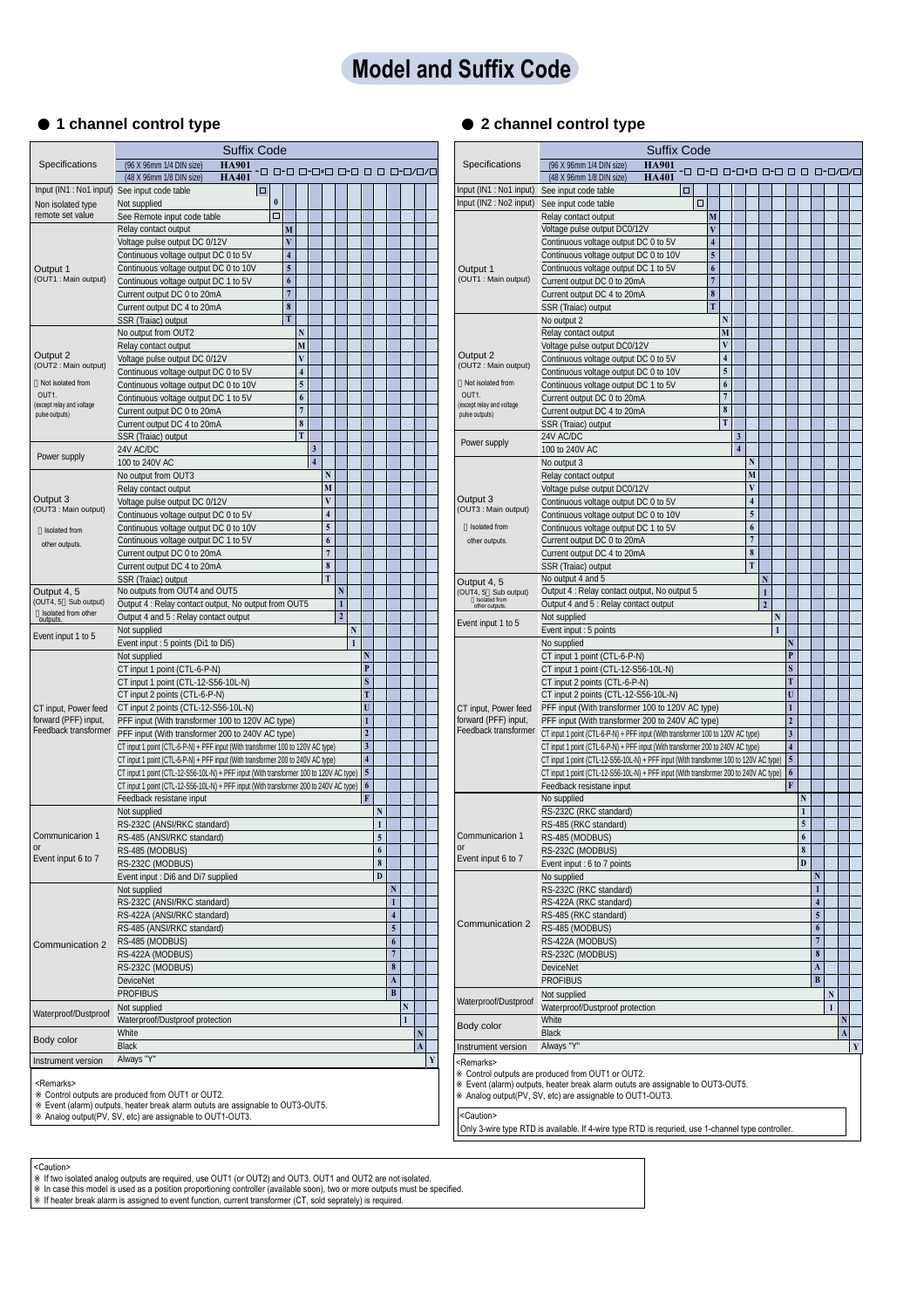#### **Input Code Table**

#### $\bullet$  **Input Code Table**

| Input type                      |                                                  | Range                                | Code           | Measuring accuracy                                                                                                                                             | <b>Resolution</b>                                                  |  |  |
|---------------------------------|--------------------------------------------------|--------------------------------------|----------------|----------------------------------------------------------------------------------------------------------------------------------------------------------------|--------------------------------------------------------------------|--|--|
|                                 | K                                                | -200 to 1372°C, -328 to 2501°F       | K              | *                                                                                                                                                              |                                                                    |  |  |
|                                 | J                                                | -200 to 1200°C, -328 to 2192°F       | J              | Less than -100°C (-148°F): ±1.0°C (±1.8°F)                                                                                                                     |                                                                    |  |  |
|                                 | T                                                | -200 to 400°C, -328 to 752°F         | т              | -100 to 500°C (-148 to 932°F): ±0.5°C (±0.9°F)                                                                                                                 |                                                                    |  |  |
|                                 | E                                                | -200 to 1000°C. -328 to 1832°F       | E              | More than 500°C (932°F): ±(0.1% of Reading+1digit)                                                                                                             |                                                                    |  |  |
|                                 | PLII                                             | 0 to 1390°C. 32 to 2534°F            | $\overline{A}$ |                                                                                                                                                                |                                                                    |  |  |
|                                 | N                                                | 0 to 1300°C, 32 to 2372°F            | N              | $\star$                                                                                                                                                        | $1^{\circ}$ C, 0.1 $^{\circ}$ C<br>$1^{\circ}$ F, 0.1 $^{\circ}$ F |  |  |
| Low voltage                     | S                                                | -50 to 1768°C, -58 to 3000°F         | S              | -50 to 1000°C (-58 to 1832 °F): ±1.0°C (±1.8°F)                                                                                                                |                                                                    |  |  |
| group                           | R                                                | -50 to 1768°C, -58 to 3000°F         | $\mathsf{R}$   | More than 1000°C (1832 °F): ±(0.1% of Reading+1digit)                                                                                                          | (Selectable)                                                       |  |  |
| (Thermocouple,<br>RTD, voltage, | W5Re/W26Re                                       | 0 to 2300°C.<br>32 to 3000°F         | W              |                                                                                                                                                                |                                                                    |  |  |
| current)                        | B                                                | 0 to 1800°C.<br>32 to 3000°F         | B              | Less than 400°C (752°F): ±70.0°C (±126°F)<br>$\ast$<br>400 to 1000°C (752 to 1832°F): ±1.0°C (±1.8°F)<br>More than 1000°C (1832 °F): ±(0.1% of Reading+1digit) |                                                                    |  |  |
|                                 | Pt100 (3 wire)*                                  | -200 to 850°C, -328 to 1562°F        |                |                                                                                                                                                                |                                                                    |  |  |
|                                 | JPt100 (3 wire)<br>-200 to 600°C, -328 to 1112°F |                                      | D              | Less than 200°C (±392°F) : ±0.2°C (±0.4°F)                                                                                                                     | 1°C, 0.1°C, 0.01°C,<br>1°F, 0.1°F, 0.01°F,                         |  |  |
|                                 | Pt100 (4 wire)***                                | -200 to 850°C, -328 to 1562°F        |                | More than 200°C ( $\pm 392$ °F) : $\pm$ (0.1% of Reading+1digit)                                                                                               | (Selectable)                                                       |  |  |
|                                 | Pt100 (4 wire)***                                | -200 to 600°C, -328 to 1112°F        | C              |                                                                                                                                                                |                                                                    |  |  |
|                                 | 0 to 10mV DC                                     | -20000 to 20000                      |                |                                                                                                                                                                |                                                                    |  |  |
|                                 | 0 to 100mV DC                                    | (Programmable                        | 3              |                                                                                                                                                                | 1, 0.1, 0.01,                                                      |  |  |
|                                 | 0 to 1V DC                                       | within 20,000 span)                  |                | $\pm$ (0.1% of Span)                                                                                                                                           | 0.001, 0.0001                                                      |  |  |
|                                 | 0 to 20mA DC                                     | -20000 to 20000                      | 8              |                                                                                                                                                                | (Programmable)                                                     |  |  |
|                                 | 4 to 20mA DC                                     | (Programmable<br>within 20,000 span) |                |                                                                                                                                                                |                                                                    |  |  |
|                                 | 0 to 5V DC                                       | $-20000$ to $20000$                  |                |                                                                                                                                                                | 1, 0.1, 0.01,                                                      |  |  |
| High voltage                    | 0 to 10V DC                                      | (Programmable                        | $6\phantom{1}$ | $\pm$ (0.1% of Span)                                                                                                                                           | 0.001, 0.0001                                                      |  |  |
| group                           | 1 to 5V $DC***$                                  | within 20,000 span)                  |                |                                                                                                                                                                | (Programmable)                                                     |  |  |
|                                 |                                                  |                                      |                | * Cold junction temperature compensation error : ±1.0°C(±1.8°F) [at 23°C±2°C(73.4°F±3.6°F],                                                                    |                                                                    |  |  |

**Remote Signal Code Table**

**(\***Not isolated from the 1st input [IN1])

|              | Input type    |    | Code                    |
|--------------|---------------|----|-------------------------|
|              | 0 to 10mV DC  |    |                         |
| Low voltage  | 0 to 100mV DC |    | G                       |
| group        | 0 to 1V DC    | ** |                         |
|              | 0 to 5V DC    |    |                         |
| High voltage | 0 to 10V DC   |    | $\overline{\mathbf{V}}$ |
| group        | 1 to 5V DC    | ** |                         |
| Current      | 0 to 20mA DC  |    |                         |
| group        | 4 to 20mA DC  | ** |                         |

Factory default setting. \*\*

Within  $\pm 1.5^{\circ}C(\pm 2.7^{\circ}F)$  [Between 0 and  $50^{\circ}C(14$  to  $122^{\circ}F)$ ]

\*\*: Factory default setting.

*: 4-wire RTD input type is available only on a single loop type.* \*\*\*

#### **Power feedback transformer**

### (For Power feed forward input)

Supplied when power feed forward function is specified.



\* When ordering transformer for replacement, please specify one of the following model codes. 100 to 120V AC type : PFT-01 200 to 240V AC type : PFT-02

#### (Sold separately) **CT (Current transformer)**

| Name                    | Model code                   |
|-------------------------|------------------------------|
| Current transformer for | CTL-6-P-N (0 to 30A)         |
| heater break alarm      | CTL-12-S56-10L-N (0 to 100A) |

\* When a heater break alarm (HBA) is used, please specify relay output or voltage pulse output for the relevant channel output.



## **Applications example**